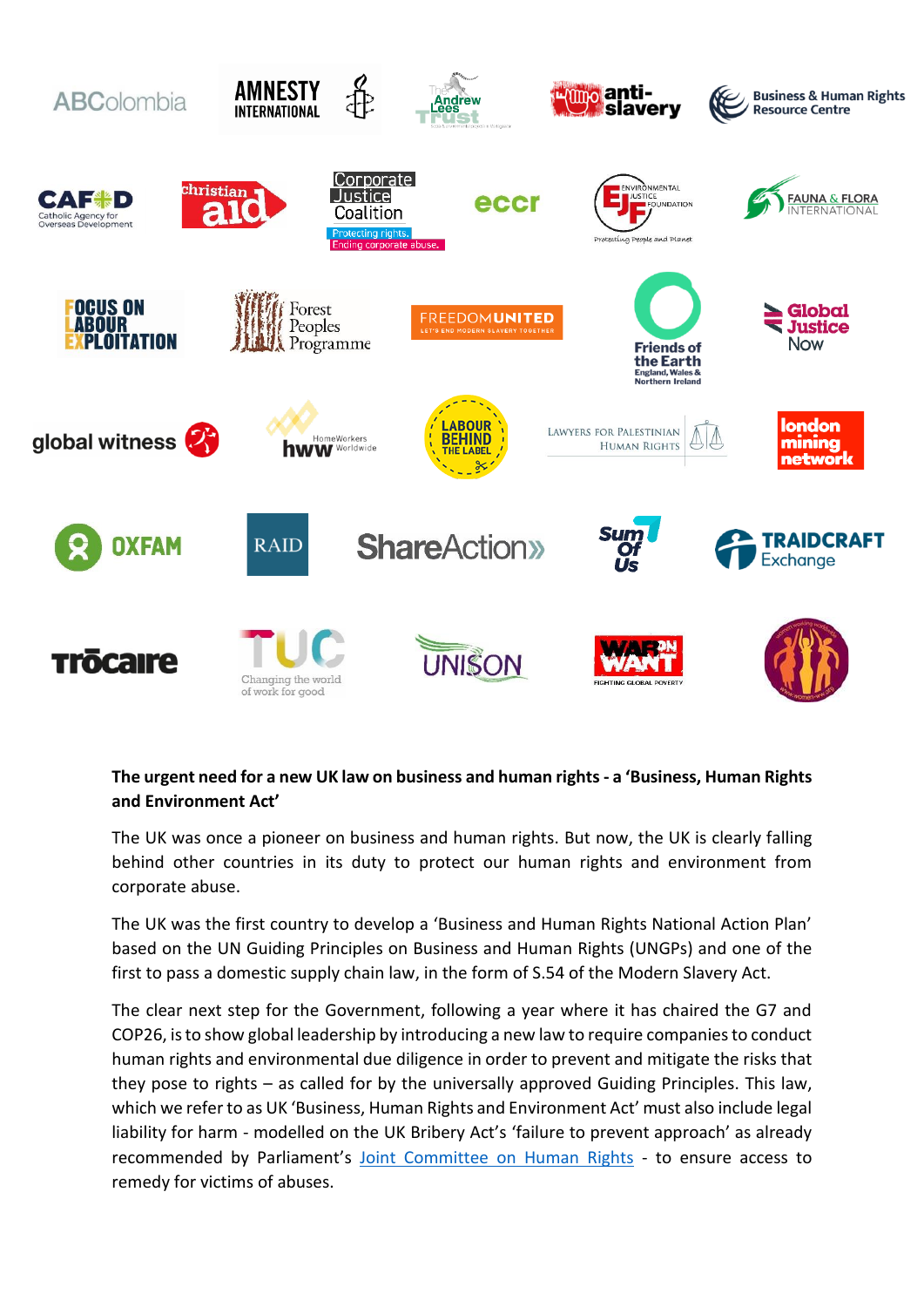We are encouraged that the Government now [says](https://committees.parliament.uk/publications/7818/documents/81312/default/) that it: "*...would need to be persuaded that any proposals to mandate supply chain due diligence in UK law are practical, proportionate and would deliver tangible improvements to the protection of people's rights in the UK and elsewhere in the world*."

And we stand ready to work with the UK Government and Parliament to help develop the practical and effective new law called for by civil society, business and the UK public.

The case for such new due diligence laws was unequivocally made by the practical and proportionate framework elaborated by the UNGPs and resolutely supported by the UK Government. Crucially*,* the UNGPs explain that a '[smart mix](https://shiftproject.org/fulfilling-the-state-duty-to-protect-a-statement-on-the-role-of-mandatory-measures-in-a-smart-mix/)' of measures including binding laws set out by states are necessary to foster business respect for human rights.

Such new laws form a new international consensus on business and human rights. But as other countries move ahead with their plans for a new generation of domestic laws to hold business to account for such abuses, the UK is fast becoming a laggard on this vital issue.

European states and the EU bloc itself are now introducing new laws placing due diligence obligations with liability on companies operating in their jurisdictions - in many instances, these laws will apply to UK companies doing business in these states.

This will have major consequencesfor these businesses, compounding an already distinct lack of clarity and certainty on their legal obligations on human rights abuses and environmental destruction. And if good practice in the UK remains to be only encouraged by voluntary guidelines or limited and toothless reporting obligations, companies doing the right thing will face a clear competitive disadvantage.

As a [statement](https://corporatejusticecoalition.org/resources/uk-businesses-investors-call-for-new-human-rights-and-environmental-due-diligence-law-2/) endorsed by 36 businesses and investors, including the British Retail Consortium, John Lewis Partnership, Tesco, Asos, Primark, Microsoft and Twinings outlines: *"We call on the government to introduce a new legal requirement for companies and investors to carry out human rights and environmental due diligence.* 

*"Legislation can contribute to a competitive level playing field, increase legal certainty about the standards expected from companies, ensure consequences when responsibilities are not met, promote engagement and impactful actions between supply chain partners and, above all, incentivise impactful and effective action on the ground."*

Central to ensuring such a new law is practical and delivers tangible improvements to people's rights and the environment is accountability backed up by enforcement. Where S.54 of the Modern Slavery Act, a limited reporting obligation with low compliance, has unquestionably failed, there is a clear need for a new law that, through strongly enforced accountability measures, places the focus on the fundamental need for abuses to be prevented in the first place.

As the statement from UK businesses and investors says: "*To level the playing field in practice, the requirement needs to be accompanied by consequences that will be strong enough to ensure that businesses that fall within the scope of the legislation carry out HREDD to a high standard and that victims have access to justice*."